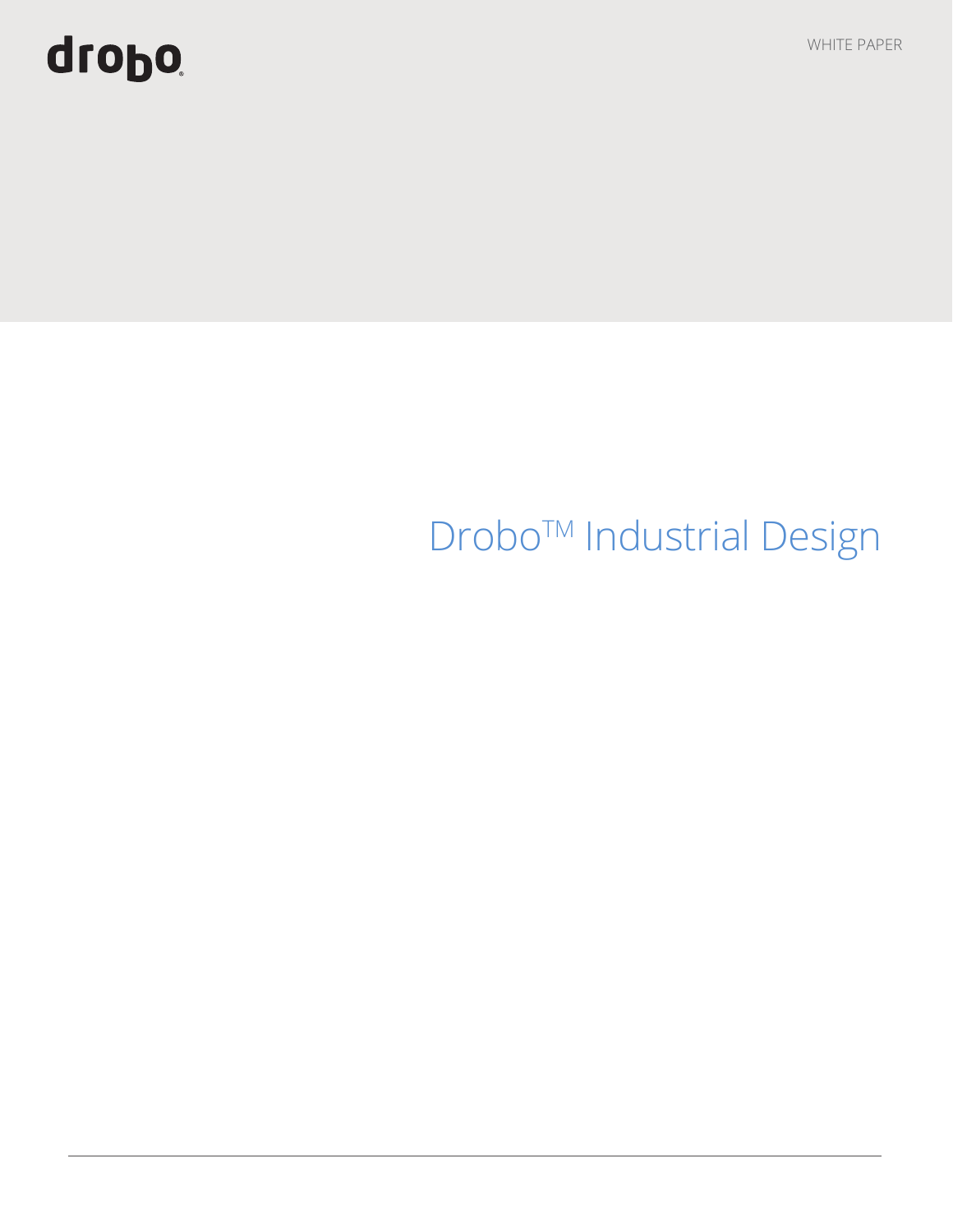### **Table of Contents**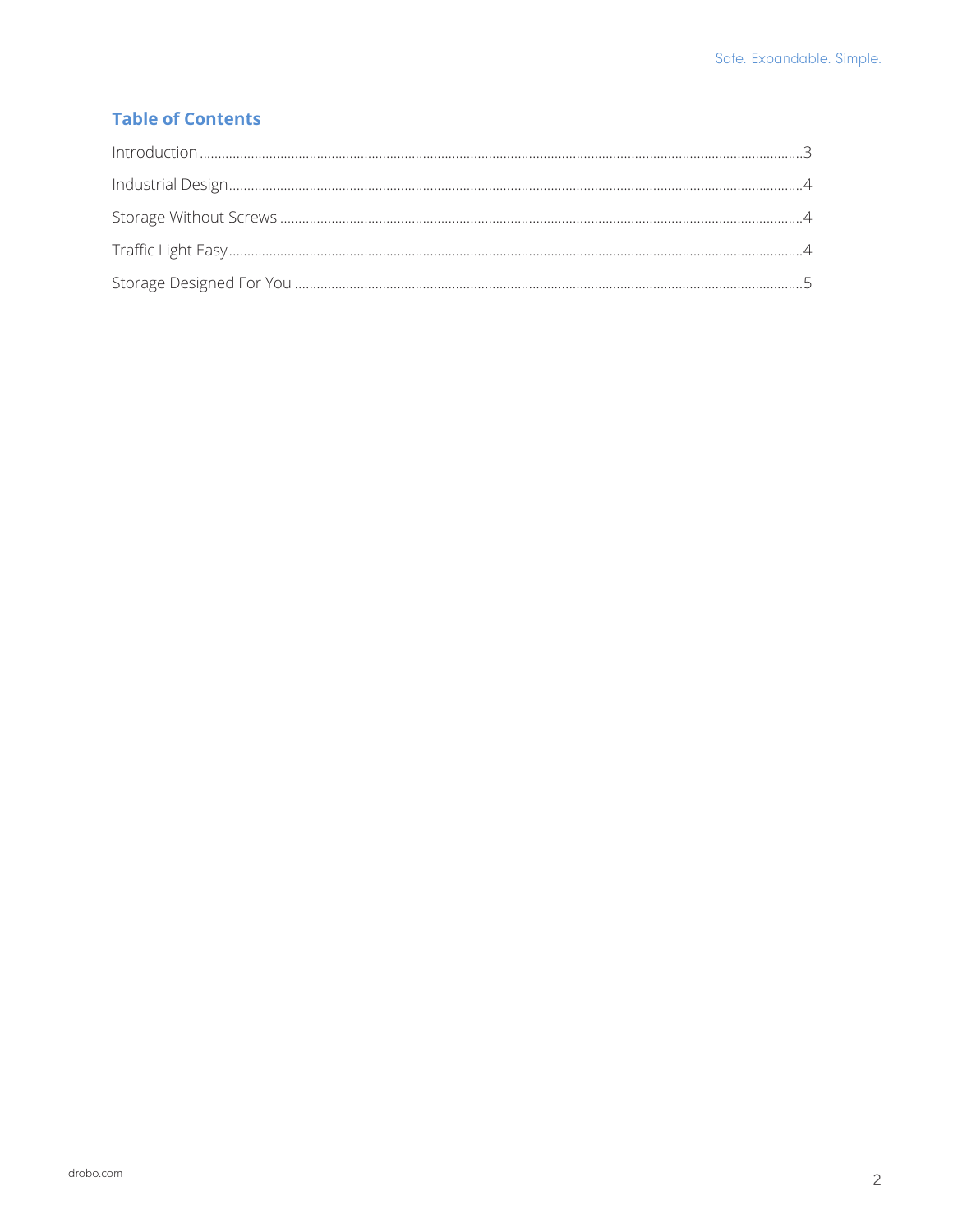#### **Introduction**

Storage has traditionally been difficult to understand and manage, especially for those of us who are not in the storage industry. Tasks such as pooling drives, scaling capacity, and protecting against data loss are complex for businesses and individuals alike. In addition, the explosion of rich media and unstructured data requires more sophisticated digital storage. Plus, legacy solutions can also be too complex or too limited for today's needs, especially if users are also demanding a fast and reliable storage system.

DroboTM products deliver breakthrough ease-of-use, affordability and value through our patented BeyondRAID<sup>™</sup> and hybrid storage technologies. Now businesses and professionals will have the best storage experience ever.

Drobo BeyondRAID technologies enable a unique combination of simplicity and storage sophistication in stark contrast to legacy storage systems. Drobo's are part of a new breed of storage systems focused at small to medium sized business users. Advantages include: data safety and real-time capacity expansion, with an overall design that addresses diverse workload needs such as media, virtualization, and cloud-attached storage. Drobo's provide an easier way for a non-IT person to deploy and manage a performance storage system without the enterprise price tag.

Hybrid storage is a Drobo technology that automates the provisioning, deployment and performance acceleration for a fast tier of solid state drive (SSD) storage in the Drobo B1200i array. Users can now take advantage of traditional hard disk drive (HDD) capacity plus SSD acceleration across all of their applications. This process happens automatically and transparently as soon as SSD drives are added to the deployed Drobo. Because, Drobo is aware of the differences between streaming and transactional data, it enables instantaneous and intelligent data tiering to increase performance by directing transactional data to the SSDs.

Industrial design is one of the many benefits of this very cool looking product family. It's award winning designs successfully marry style and usability. Whether your Drobo is simply sitting on your desk or traveling with you to the Galapagos Islands for a shoot, you can rest assured that your Drobo is up to the challenge.

Four white papers describe why Drobo provides user's with a truly modern storage experience:

- **1. BeyondRAID** breaks down the barriers of a traditional RAID implementation to greatly simplify storage deployment and management, and it protects both data and files
- **2. Hybrid Storage** is enabled by BeyondRAID. It delivers automatic storage optimization based on the type (or "tier") of the data or files stored
- **3. Industrial Design** highlights that it is possible to combine functionality, style, usability, manufacturing quality, and a lot more into a very cool looking product line
- **4. User Interface** makes pooling drives in a single chassis easier than previously possible

This white paper explains Drobo BeyondRAID and its associated benefits.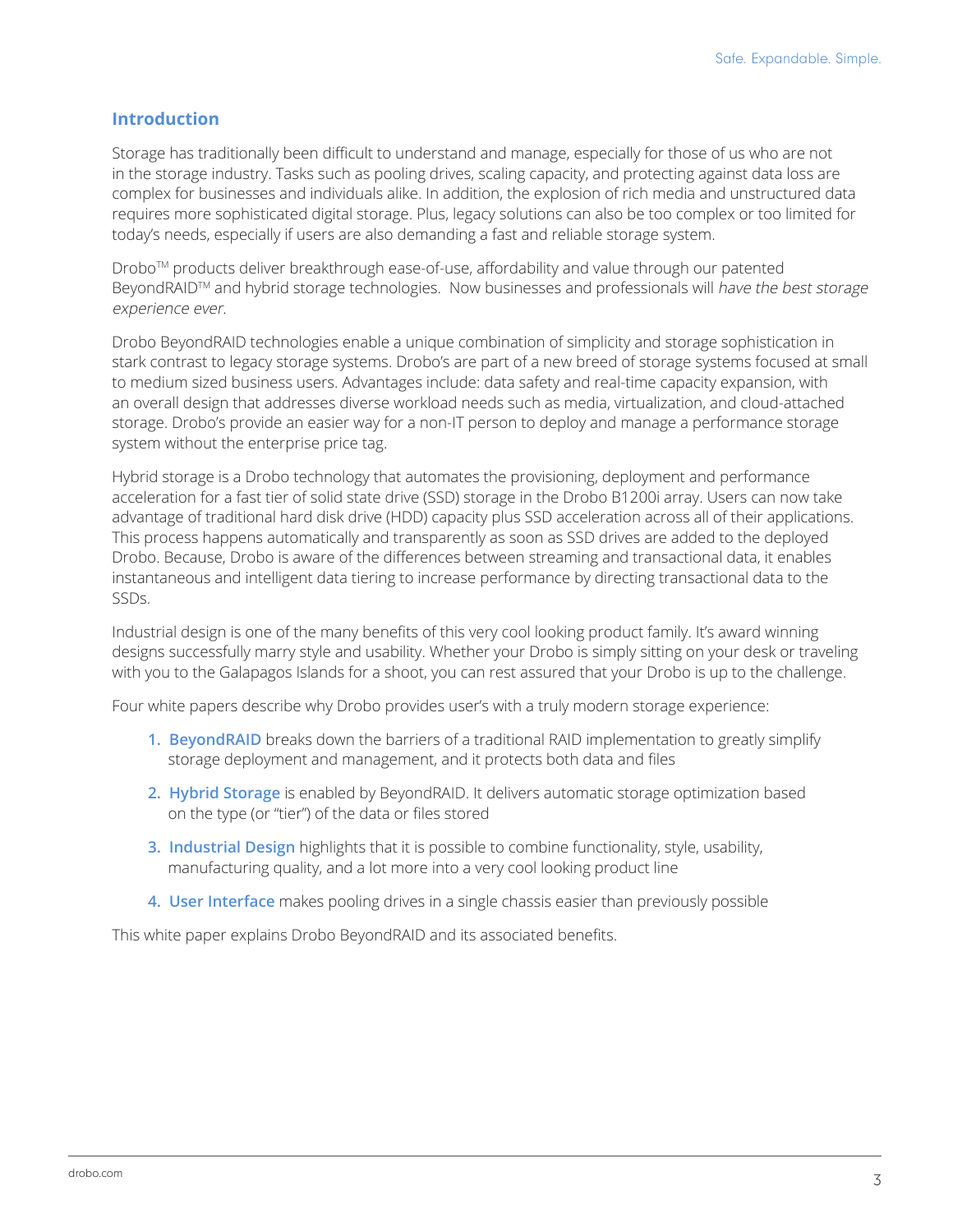#### **Industrial Design**

While Drobo's internal firmware capabilities revolutionize the way we use and manage storage, that isn't the only remarkable thing about Drobo. It's unique industrial design and user interface take storage ease-of-use to another level.

With traditional storage you must buy drives from the array vendor or you're faced with having to struggle with screw and clips. Then after they're deployed, you discover that they're too large or too loud. When capacity runs low or something goes wrong, you often have to be pro-active and use the admin tool to find out what's going on. Drobo makes this all much easier.

#### **Storage Without Screws**

Every Drobo has a unique carrier-less design, so there is no need to first insert a drive into a carrier. Just insert bare 3.5" drives into a Drobo the same way you would insert cassettes into a tape deck.



**Figure 1.** Data is analyzed in-flight as it enters a Drobo and is placed on the drives.

Drobo has a latch/spring mechanism, making it easy to insert and eject drives. Just hold down the latch to slide a drive in; and to remove a drive, just press down on the latch and the drive is automatically ejected.

Insertion and removal of drives in a Drobo can be done while the Drobo is powered on and in use. It's easy to replace a failed drive and to scale up when you need more capacity—without downtime.

#### **Traffic Light Easy**

The primary management interface for a Drobo is the lights on the front of the chassis. Just looking at a Drobo quickly tells you if it's healthy and if enough storage capacity remains.



**Figure 2.** Drive status indicators exist for each drive and a capacity gauge shows what percentage of overall capacity is currently being used.

The individual drive status indicators tell you the status of the drives or an action that needs to be taken. For example, if a drive happens to fail, the light for that drive will blink red. If you are running low on storage capacity, an empty drive bay shows yellow, indicating that you should insert another drive in that bay.

As you fill your Drobo with data, the capacity gauge starts to illuminate capacity gauge lights, ten in all. For example, if 20% of the overall capacity is used, two lights will be lit. A Drobo can have a capacity gauge because it is data aware (as described in the BeyondRAID paper).